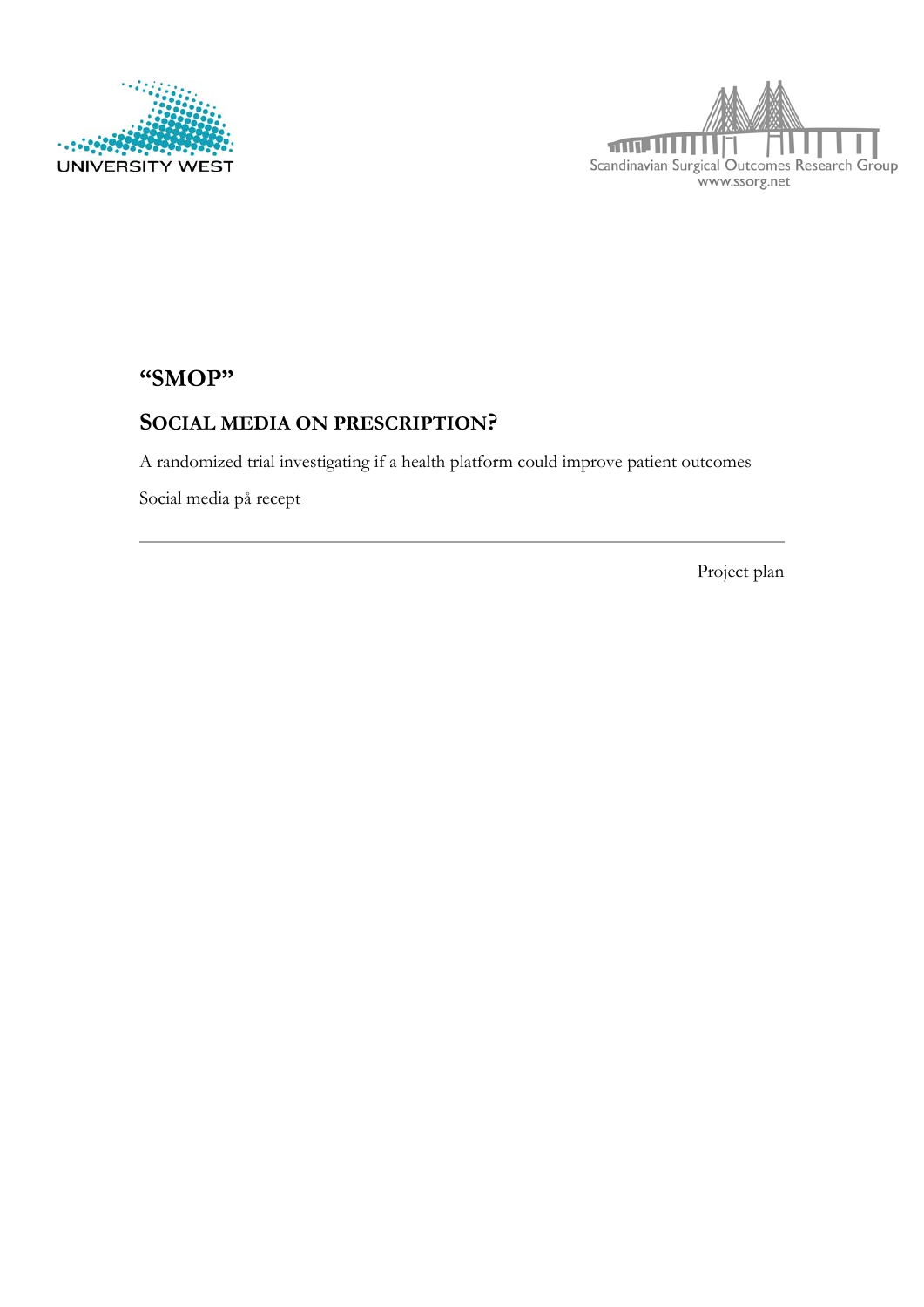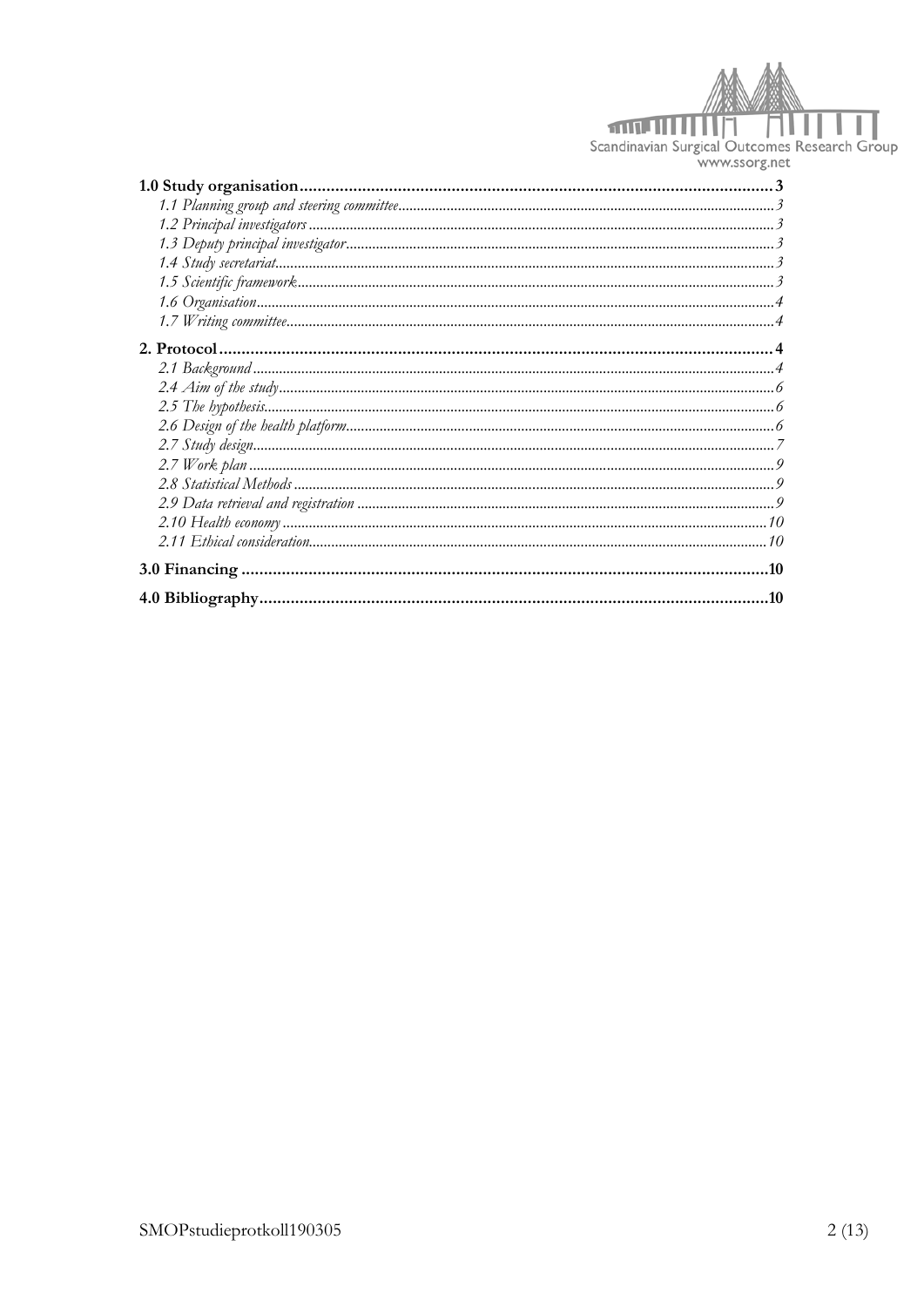

# **1.0 STUDY ORGANISATION**

### *1.1 PLANNING GROUP AND STEERING COMMITTEE*

Martin Gellerstedt, PhD, Informatics/statistics, Research group: LINA at University West & SSORG

Tomas Lindroth, PhD, Informatics, Research group: LINA at University West

Eva Angenete, MD, PhD, Department of Surgery, Sahlgrenska University Hospital/Östra and Sahlgrenska Academy. SSORG

Anna-Sigridur Islind, doctoral student, Informatics, Research Group: LINA at University West tillägg 180117

Kajsa Holm, RN, Department of Surgery, Sahlgrenska University Hospital/Östra and Sahlgrenska Academy. SSORG (ended contribution in 2017)

Emma Andreasson, RN, Department of Surgery Sahlgrenska University Hospital/Östra and Sahlgrenska Academy. SSORG, (started spring 2018 and ended contribution in December 2018)

Jane Heath, RN, Department of Surgery, Sahlgrenska University Hospital/Östra and Sahlgrenska Academy. SSORG, (started December 2018)

### *1.2 PRINCIPAL INVESTIGATORS*

Eva Angenete (PI: Medicine) & Martin Gellerstedt (PI: Informatics)

### *1.3 DEPUTY PRINCIPAL INVESTIGATOR*

Tomas Lindroth (Informatics)

### *1.4 STUDY SECRETARIAT*

SSORG/Göteborg at Department of Surgery, Sahlgrenska University Hospital/Östra, Göteborg.

### *1.5 SCIENTIFIC FRAMEWORK*

The study is organised and performed within the framework of Scandinavian Surgical Outcomes Research Group SSORG in collaboration with the research group LINA at University West, Trollhättan, Sweden, specialized in informatics and work-integrated learning.

The Scandinavian Surgical Outcomes Research Group SSORG is a network of surgeonscientists in hospitals in Sweden, Denmark and Norway. This network collaborates since 2008 in the formulation of scientific questions or hypotheses, writing of protocols and in all parts of running trials. The first secretariat is situated in Göteborg. The website is [www.ssorg.net.](http://www.ssorg.net/)

LINA (Learning In and For the New Working Life) is a research environment at University West, engaging about 50 scientists from various fields, whereof Informatics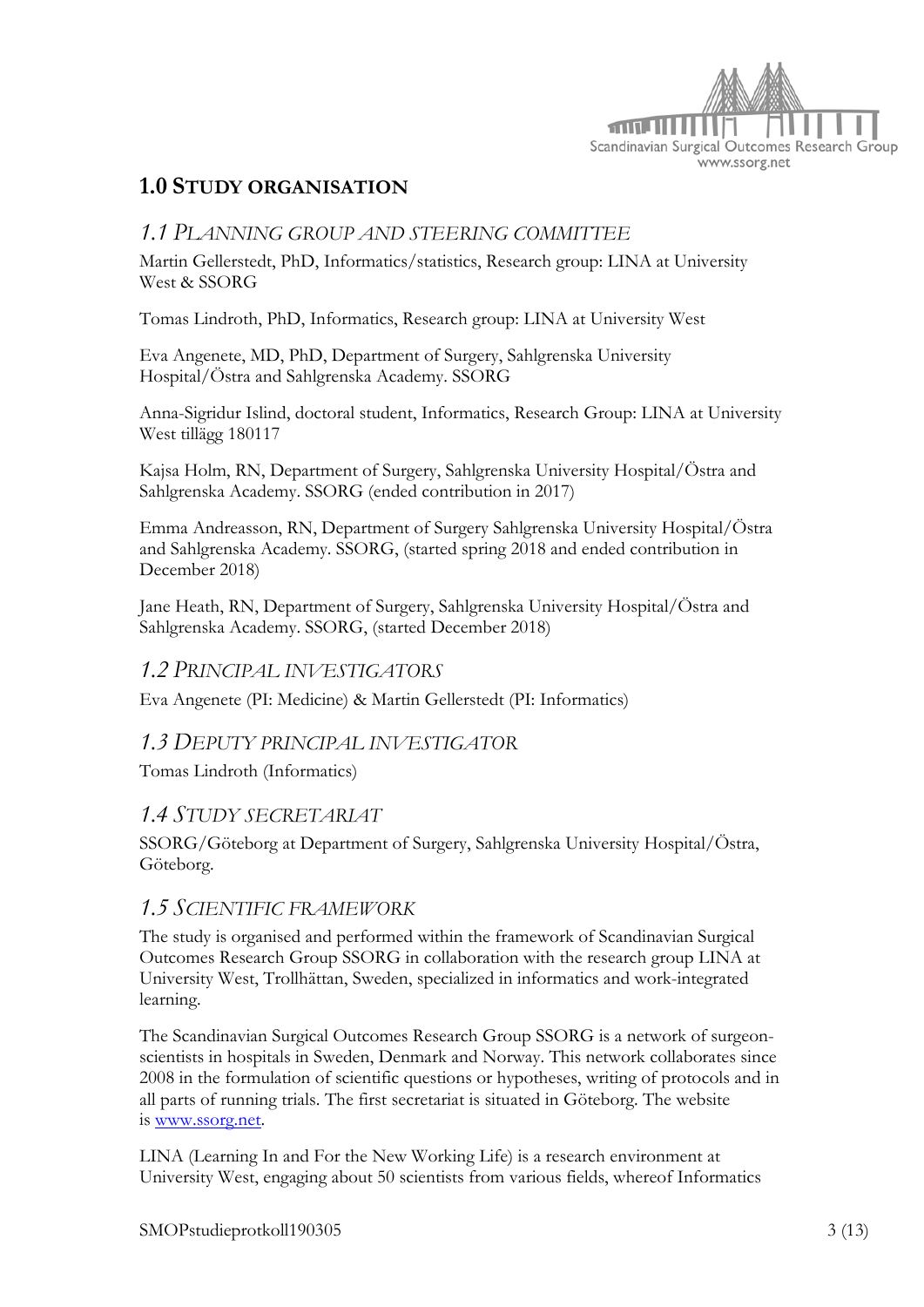

and Education are the dominant ones. LINA's purpose is to initiate, conduct and disseminate research on learning and knowledge related to the work. It involves, for example how information systems could generate new knowledge and insights in a profession.

### *1.6 ORGANISATION*

In each participating hospital a local investigator will be responsible for the inclusion, the control of the external validity, the data collection and participate in the steering committee.

There will be no publication, apart from presentation of the protocol and number of inclusions, during the inclusion part of the trial. The steering committee decides if an interim analysis should be made. The PI and deputy PI will decide regarding any analyses of results prior to full inclusion.

All analyses, results and conclusions will be discussed in the steering committee, as will any publication issues.

# *1.7 WRITING COMMITTEE*

In agreement with the internationally accepted guidelines for authorship ("the Vancouver criteria") the members in the planning group who are active in planning, running, analysis and writing will be part of the writing committee together with researchers that fulfil the Vancouver criteria. The decision of authorship is taken by the two PI.

Publication of results is planned to be in international "peer review" scientific journal.

# **2. PROTOCOL**

### *2.1 BACKGROUND*

Colorectal cancer accounts for almost 10% of all malignant tumour cases in Sweden, with approximately 6000 patients newly diagnosed yearly. Recent years have shown improved survival and recurrence rates, both due to enhanced preoperative investigations, surgical technique, adjuvant treatments and the implementation of multidisciplinary teams [\(1\)](#page-9-0). However, there is still room for improvement, after surgery complications occur in up to 40% of all patients [\(2\)](#page-9-1). In the long-term QoL can be affected, both due to morbidity from complications, but also due to the diagnosis itself.

It is known that many patients have functional problems after surgery, such as urinary and sexual problems [\(3-5\)](#page-9-2). For rectal tumours above 5-6 cm it is possible to establish bowel continuity with a low anastomosis of the bowel and the remaining rectum, however, this increases the risk for anastomotic dehiscence [\(6\)](#page-9-3). To reduce the consequences of leakage a protective stoma is recommended [\(7\)](#page-9-4). The stoma is however associated with a substantial morbidity of its own, shown by our group as well as other studies [\(8-10\)](#page-9-5), and a negative effect on QoL [\(11\)](#page-10-0).

In other situations, a permanent colostomy may be necessary after surgery for colorectal cancer or anal cancer. A usual (20-70%) complication after this type of stoma is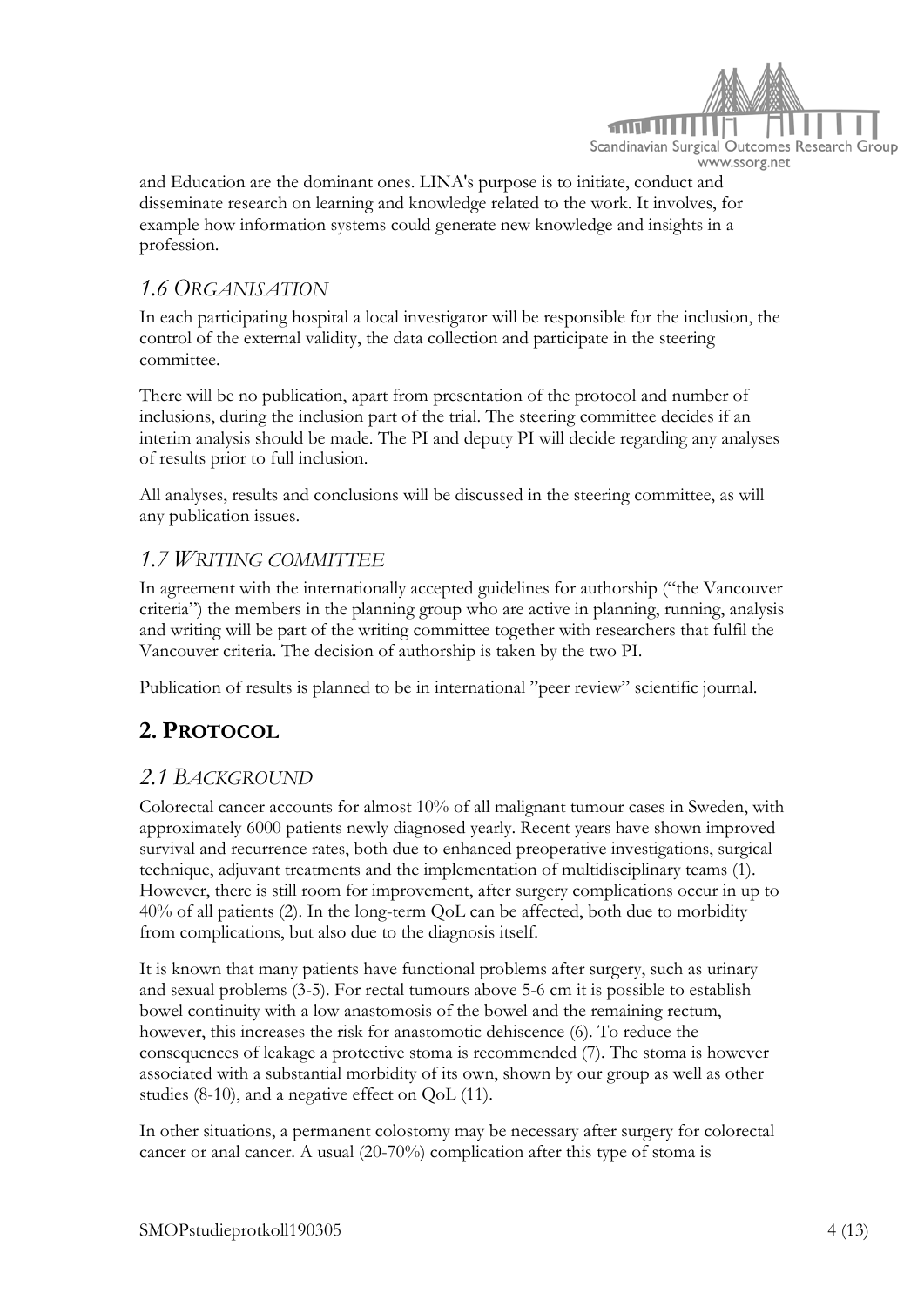

parastomal herniation [\(12\)](#page-10-1), i.e. that the hole in the abdominal wall is too large, through which intraabdominal structures protrude.

Quality of life is of importance to study. Patients with colorectal cancer has not been as well evaluated regarding QoL as many other patient group, such as patients with breast cancer[\(13\)](#page-10-2). There are indications that QoL may affect survival due to indications that QoL may affect long-term outcome[\(14,](#page-10-3) [15\)](#page-10-4).

Questionnaires used to study QoL can be divided into "generic" instruments, mainly used to compare different diseases and use normative data from the general population.

One of the most common is SF-36, an American instrument that has been translated and validated in many different languages including Swedish[\(16,](#page-10-5) [17\)](#page-10-6). It contains 36 items into eight domains, and there is normative data from many different countries. Other generic instruments are from EuroQol that has five items and a visual analogue scale on percieved quality of life [\(18-20\)](#page-10-7). This is also an instrument frequently used for cost effectiveness using calculations of Quality Adjusted Life Years "QALYs"[\(21\)](#page-10-8).

Another type of questionnaire is more disease specific, addressing specific problems associated with a disease. The European Organisation of Research and Treatment of Cancer has developed several disease specific questionnaires, one is the Quality of life Questionnaire - Core 30 (EORTC C30), validated for patients with many types of cancer [\(22\)](#page-10-9). For colorectal cancer there is a disease specific questionnaire with focus on symptoms, EORTC CR29.

In addition to these two types of questionnaires there are questionnaires developed using a process of in-depth interviews, content validation in expert groups and face-to-face validation. One type of questionnaire is the type developed by professor Steineck [\(23-25\)](#page-10-10).

Even still, all these questionnaires are based on communication between the patient and the institution health care, often scientists, but representing health care. It has been been indicated that patients answer differently if the questionnaires are handed out by the treating clinician[\(26\)](#page-11-0) and studies have shown that men seem to be less prone to answer questionnaires, rendering the risk of bias[\(27-29\)](#page-11-1).

It is a fact that modern information and communication technology, e.g. social networking sites, facilitates exciting opportunities for sharing information and for discussions. Patients want to use modern technique to facilitate efficient communication with their care provider. Furthermore, patients use the internet to find information about their health condition and to participate in communities where patients discuss with each other. It is easy to understand that these technical possibilities may offer some major opportunities for developing health care, and it may even be regarded as a potential veritable social revolution within health care (30). In a survey from 2013, roughly every fourth US adult reported that they had received information or support from others with the same health condition (31). There are different types of potential support that social interaction could provide, e.g. emotional support ("being there", listening, empathizing) or informational support (providing guidance and advice), even though there is a need for more evidence regarding benefits for the patients (32). One of the largest peer-topeer forums for patients is "patients like me" attracting more than 400 000 of patients and ranging over more than 2500 health conditions, it has been reported that patients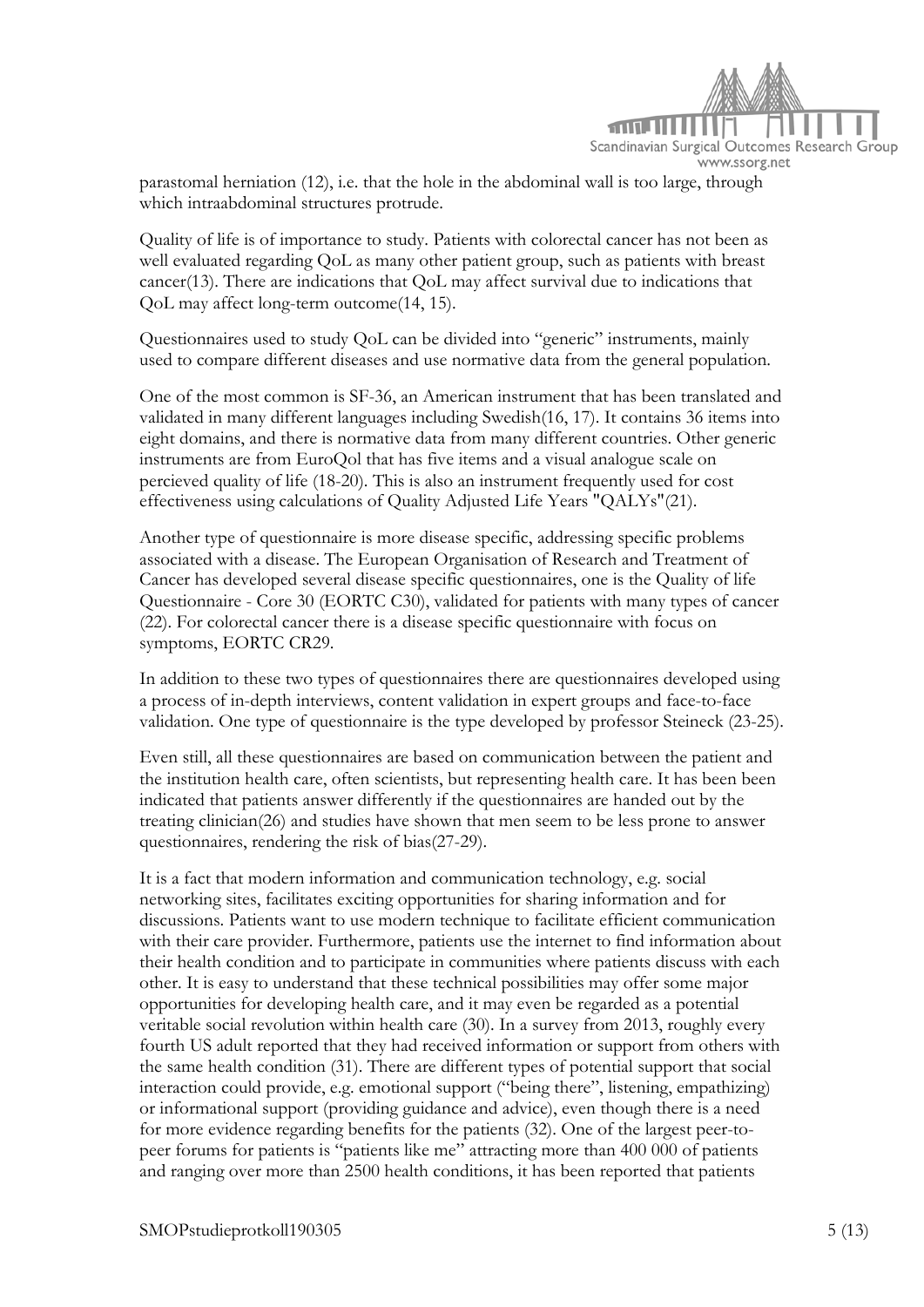

have identified several benefits belonging to this community (33). The patients reported an increased understanding of their disease and their treatment options. The life after cancer includes both physical, emotional and social concerns, and it has been suggested that "Many people find that talking to other survivors, either one-on-one, in a support group or online, is very helpful" (34).

As pointed out above, peer-to-peer discussion may have the potential to support in different ways, e.g. emotional and informational. Potential gain includes better health outcome, e.g. quality of life but also how patients perceive and coop with their condition and situation. Therefore, as a complement to health outcome and quality of life questionnaires, instrument for measuring sense of coherence (35), questions about perceived illness, perceived recovery, health literacy and empowerment are also important to include. Finally, compliance to treatment will also be included.

In summary: The prognosis for patients with colorectal cancer has been improved in the last decades and it is important to focus on QoL after treatment. Survivors have to handle both physical, emotional and social problems and a health platform offering information, peer-to-peer discussion and the possibility to ask questions to care providers, could be a valuable support.

### *2.4 AIM OF THE STUDY*

The overall aim with this study is to get a deeper understanding of the potential benefits with a health platform for patients diagnosed with colorectal cancer.

### *2.5 THE HYPOTHESIS*

Our main hypotheses are that patients who are active on a health platform will:

- Have an improved self-efficacy for coping as measured by CBI-B?
- Be more well-informed and knowledgeable

### *2.6 THE HEALTH PLATFORM AND MENTORS*

The research project will be using an existing health platform specially designed for postcancer-treatment: [www.eftercancern.se.](http://www.eftercancern.se/) This platform is developed in a research project between Gothenburg University and Sahlgrenska University hospital. The primary aim with this portal is to provide patients with up-to-date knowledge and to support increased quality of life by facilitating patients' self-care. This platform also allows patients to address questions to care givers. The platform will also support peer-to-peer discussion between patients (ongoing development).

Approximately 50 patients previously treated for colorectal cancer at Sahlgrenska University Hospital are recruited using previous patient cohorts from Sahlgrenska University Hospital/Östra using knowledge within the personnel from the outpatient clinic, the cancer rehabilitation unit at Jubileumskliniken Sahlgrenska University Hospital/Sahlgrenska, facebook advertisement and contact with Mag-och tarmförbundet (tillägg 180523). These patients will act as mentors active on the platform, and are invited to discuss their perception about the disease, treatment and symptoms. These mentors will have had their diagnosis at different time points, both 1, 2 and 5 years after their diagnosis, and they will be asked to participate at least once a week at the platform.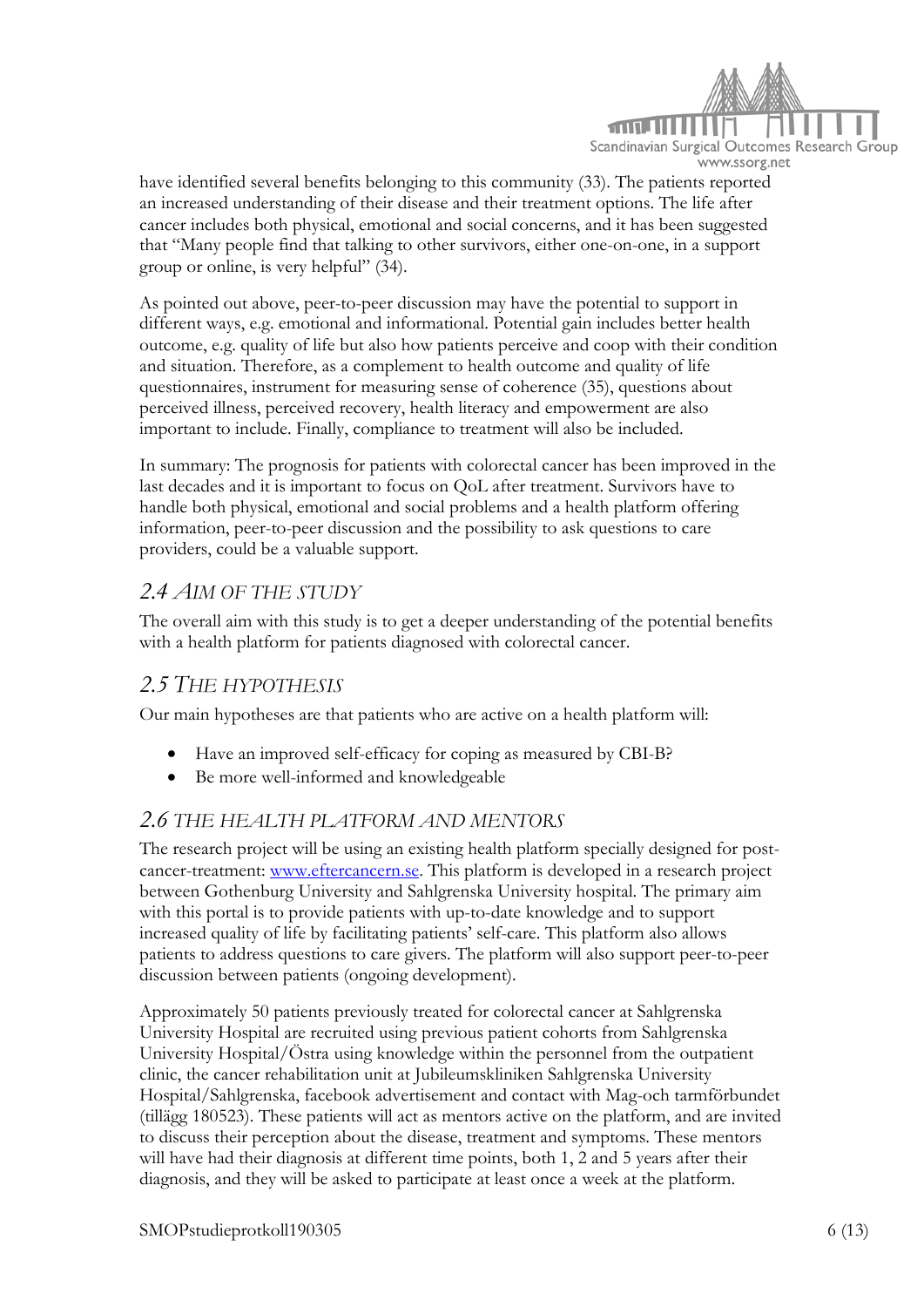

All participants in the study will be offered confidentiality and an alias when entering the study and will use that to create the account. However, as this is a research project they will be informed that their clinical data will be extracted from their patient charts and the Swedish Colorectal Cancer Registry. The alias will in a separate file be connected with their personal identification number.

# *2.7 STUDY DESIGN*

# 2.7.1 Type of study / execution

This is a prospective randomized parallel group design. Consecutive patients will be recruited from participating hospitals and randomized to either "prescribed participation" or just receiving information about the platform but with no prescription. All patients are also receiving standard care.

After treatment all patients will receive information about the platform and the aim with the platform. A short demonstration of the platform will also be provided. The platform will contain general information on "Life after cancer treatment". It will be a forum to discuss with fellow-patients, both experienced and newly treated and it is also possible to address questions to health professionals.

After the demonstration an information about the study will be given and patients will be asked to participate. If accepted a consent form will be presented and signed by the patients. All patients will be given an alias – a username, to be used at the platform which gives the patients confidentiality. However, as this is a research project they will be informed that their clinical data will be extracted from their patient charts. The alias will in a separate file be connected with their personal identification number.

The patients randomized to intervention (prescribed participation) will be offered to contact a research nurse or researcher if they have any practical questions regarding the use of the platform.

All patients will be asked to answer a questionnaire at baseline, 3, 6 and 12 months after surgery. Patients will be answering the questionnaires electronically on the platform or in a paper version sent by ordinary mail.

### 2.7.2 Patients

All patients diagnosed or treated for colorectal cancer within the last year will be eligible for inclusion. An inclusion criteria is that the patient must be able to use the health platform, i.e. access to internet and digital equipment (computer, tablet or smart-phone).

# 2.7.3 Questionnaires / variables

At baseline information about: sex, age, co-morbidity, education, financial situation, occupation, smoking, drinking and physical activity will be collected. Furthermore, important clinical variables as stage of tumour, clinical variables regarding the type of surgery, additional treatment, hospital stay and complications will be collected from the Swedish Colorectal Cancer Registry

The comprehensive questionnaire will be given to the patients at inclusion after 3 ,6 and 12 months and will include: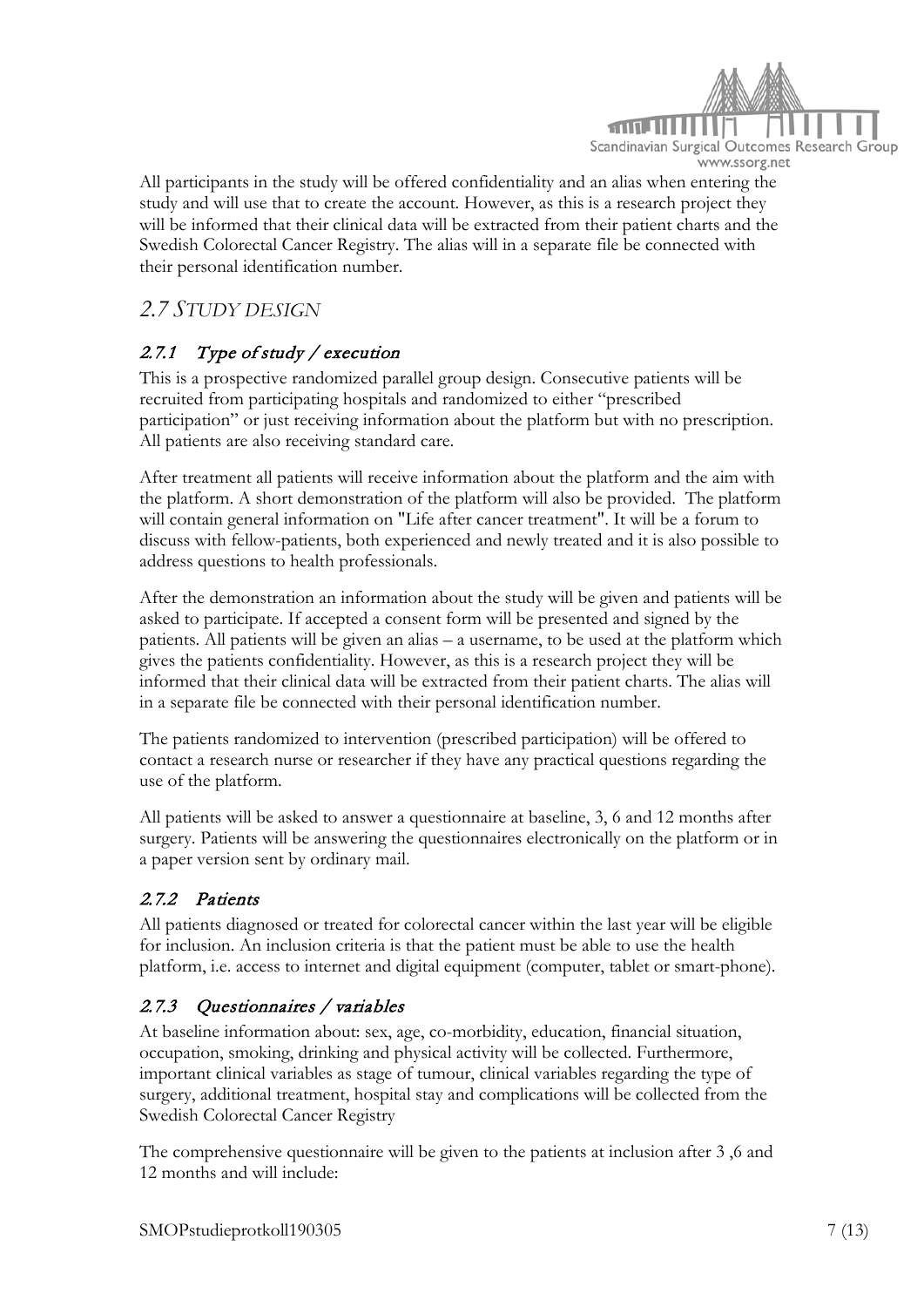

- 1. Questions regarding return to a normal life after treatment if possible, perception of empowerment and knowledge of disease.
- 2. Compliance
- 3. Sense of Coherence [\(36,](#page-11-2) [37\)](#page-12-0) (comprehensibility, manageability, and meaningfulness)
- 4. Specific questions regarding the Health platform regarding usability and perceived health impact.

### 2.7.4 Primary endpoint

The primary endpoints are:

- Perception of empowerment measured by CBI-B
- Knowledge of disease

#### 2.7.5 Secondary endpoints

- Compliance to treatment and health advices
- Ouality of life
- The perceived health impact by the Health platform
- The usability of the Health platform usability

#### 2.7.6 Inclusion criteria

All patients diagnosed or treated for colorectal cancer within the last year at the including hospitals will be possible to include in the study. Patients that find the forum through the internet can also be included, regardless of treating hospital

### 2.7.7 Exclusion criteria

Inability to give informed consent or speaking and reading the Swedish language. No possibility to use a health platform.

### 2.7.8 External validity

All patients treated at the including hospitals will be registered and non-participation and the reason for this will be registered. We will also describe all patients that find the website on their own and compare them to the general population.

### 2.7.9 Patient information and informed consent

All patients will be asked to participate after receiving written information and a possibility to ask questions. They can accept participation either in writing on the informed consent form or through accepting information (exactly the same information) on the internet platform.

The mentor patients will also be asked to participate using an informative letter and signing an informed consent.

Written consent is obtained from each patient (Appendix III and IV).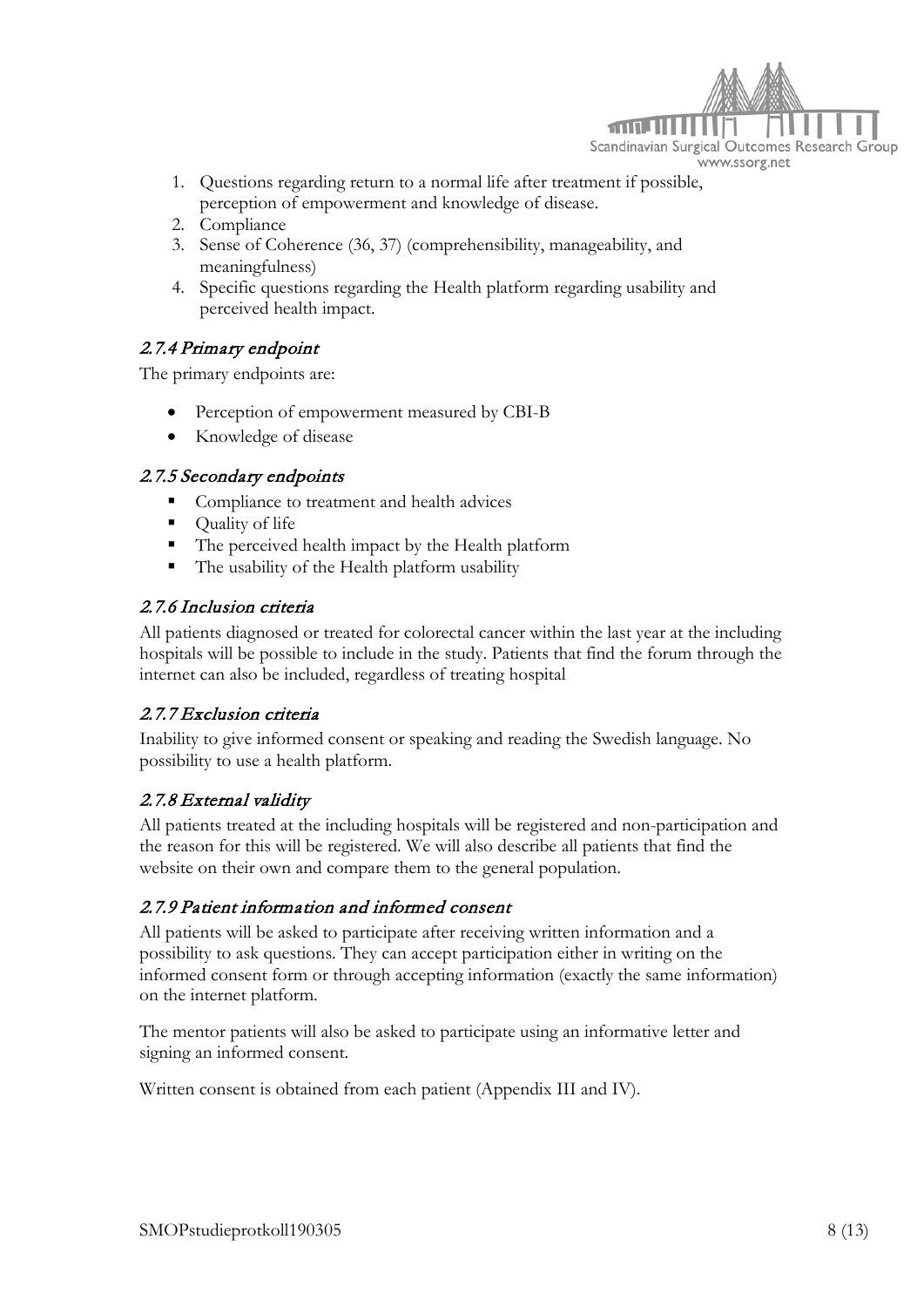

### *2.8 WORK PLAN*

Application to the Ethical Committee will be made in the fall of 2016, and after approval the printing of the short questionnaire will take place. The study is planned to begin at including hospitals in the end of 2016.

### *2.8 STATISTICAL METHODS*

The data will be analysed with classical tests for comparing two independent samples. For quantitative data the primary choice will be independent samples student´s t-test, but maybe replaced by a Mann-Whitney U´s test in case of significantly skewed distribution shape. For categorized data, classical chi-square test will be used.

In case of significant differences between the two samples in terms of important potential confounders, the simple two-sample tests above will be replaced with regression analyses, adjusting for covariates. A list with potential confounders will be provided in the analyses plan.

Based on previous data the estimated standard deviation for CBI (12-item) is 16. During one year the estimated number of colorectal cancer patients is 500. Thereby, we predict that it will be possible to recruit at least 200 patients to each group. This will give us 80% power to detect a difference of at least 4.5 units at the CBI-B scale, based on a two-sided independent samples t-test and 5% level of significance. In other words, this study is dimensioned for detecting also a small difference, in terms of effect size (a difference of 4.5 corresponds to a Cohen's effect size of 4.5/16=0.29.

### *2.9 DATA RETRIEVAL AND REGISTRATION*

The data on clinical information from the SCRCR will be included in a database that will identify the patients with a specific study code. The key code to the specific study code and the personal identification number will be held at a server at Sahlgrenska University Hospital. It will be locked with a password and it will not be possible to obtain without the consent from the PI or deputy PI. The results database will be placed on a server belonging to Gothenburg University with username and code for entry. A data manager, employed by the SSORG unit will be responsible for the database. All patients will retrieve a username for participation at the platform and via the platform respond to questionnaires.

The questionnaire and forum database contain patient identity in order to create a questionnaire dispatching systems upon follow-up. This database is located on O.G.L.A. Observable Global Life Analytics AB's dedicated and secured servers physically located in Germany. These servers are dedicated to medical research studies in Sweden. In order to access the patient's identity, the authorized personnel must go through O.G.L.A.'s data manager, Mark Meurer, in order to obtain the list. Mark only has access via an SSH key from his secured workstation only.

Patients that are non-active at the platform will be sent paper questionnaires by ordinary mail or use the Sunet Server within Göteborgs Universitet, whatever they prefer. (Updated up to this point 180522) Prior any contact with patients regarding questionnaires there will be a process started by checking the National Population Registry to ascertain that the patient is still alive. After a telephone contact with the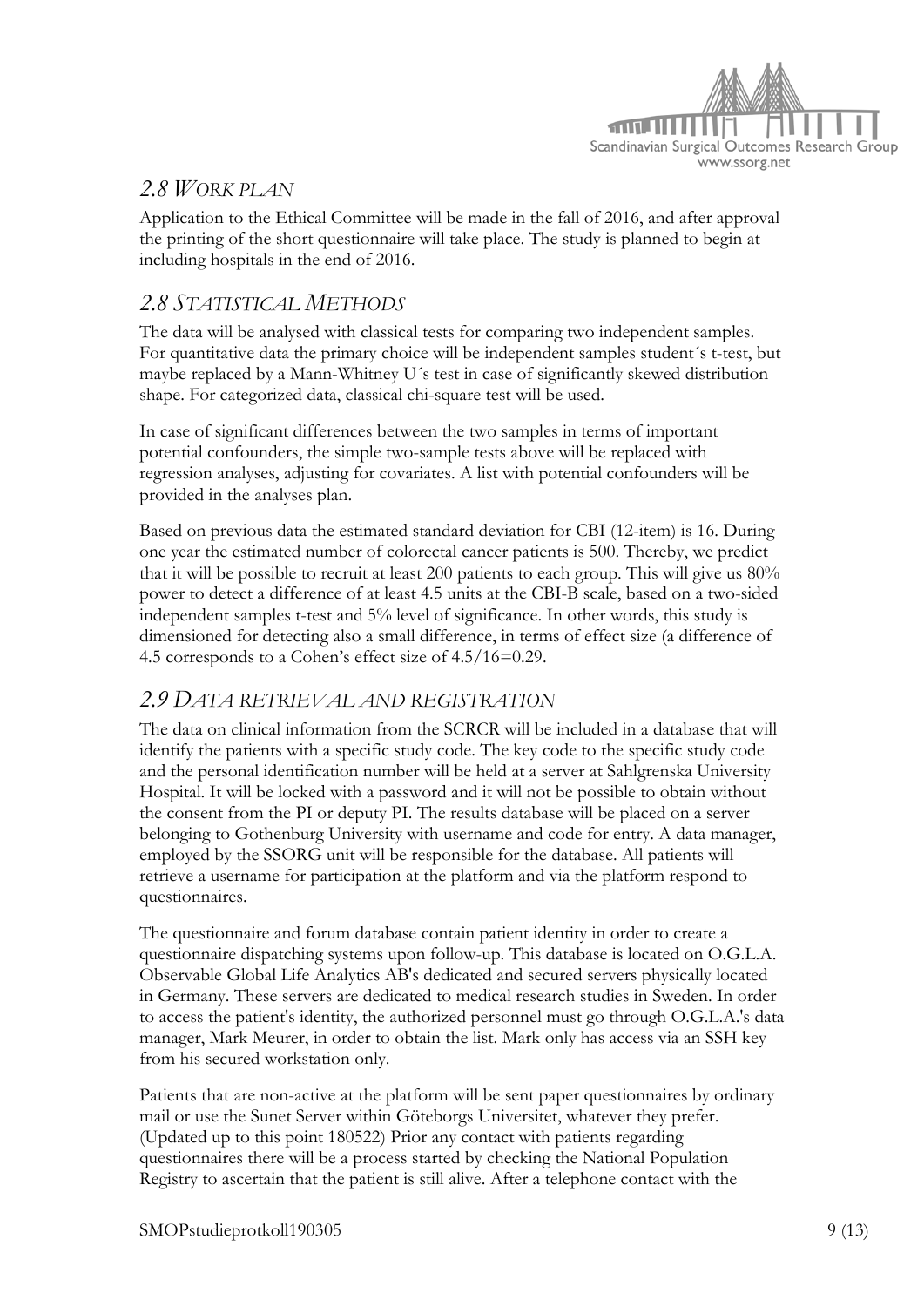

patient a questionnaire is sent out if the patient consents to continue participation, together with a prepaid return envelope. Two weeks later a "thank you or reminder" card is sent and if the questionnaire has not been returned two weeks after that, a reminder telephone call is made. After that no further contact is made.

For the various analyses described, a copy of the original database is made, without personal identification numbers, only with the study specific code. The study will be registered at ClinicalTrials.gov. An application to "Personuppgiftsombudet" at Sahlgrenska University Hospital for the key code database will also be made.

### *2.10 HEALTH ECONOMY*

A health economic analysis regarding in and outpatient contact could be performed using data from the questionnaires.

### *2.11 ETHICAL CONSIDERATION*

Ethical approval will be sought in the fall of 2016.

# **3.0 FINANCING**

Financing has been applied for to the Swedish Cancer Society and the Kampradstiftelsen. ALF will also cover some of the costs.

# **4.0BIBLIOGRAPHY**

- <span id="page-9-0"></span>1. Schmoll HJ, Van Cutsem E, Stein A, Valentini V, Glimelius B, Haustermans K, et al. ESMO Consensus Guidelines for management of patients with colon and rectal cancer. a personalized approach to clinical decision making. Ann Oncol. 2012;23(10):2479-516.
- <span id="page-9-2"></span><span id="page-9-1"></span>2. Pahlman L, Bohe M, Cedermark B, Dahlberg M, Lindmark G, Sjodahl R, et al. The Swedish rectal cancer registry. Br J Surg. 2007;94(10):1285-92.
- 3. Andersson J, Abis G, Gellerstedt M, Angenete E, Angeras U, Cuesta MA, et al. Patient-reported genitourinary dysfunction after laparoscopic and open rectal cancer surgery in a randomized trial (COLOR II). Br J Surg. 2014;101(10):1272-9.
- 4. Bruheim K, Tveit KM, Skovlund E, Balteskard L, Carlsen E, Fossa SD, et al. Sexual function in females after radiotherapy for rectal cancer. Acta Oncol. 2010;49(6):826- 32.
- 5. Kasparek MS, Hassan I, Cima RR, Larson DR, Gullerud RE, Wolff BG. Long-term quality of life and sexual and urinary function after abdominoperineal resection for distal rectal cancer. Dis Colon Rectum. 2012;55(2):147-54.
- <span id="page-9-4"></span><span id="page-9-3"></span>6. Bertelsen CA, Andreasen AH, Jorgensen T, Harling H. Anastomotic leakage after anterior resection for rectal cancer: risk factors. Colorectal Dis. 2010;12(1):37-43.
- 7. Matthiessen P, Hallbook O, Rutegard J, Simert G, Sjodahl R. Defunctioning stoma reduces symptomatic anastomotic leakage after low anterior resection of the rectum for cancer: a randomized multicenter trial. Ann Surg. 2007;246(2):207-14.
- <span id="page-9-5"></span>8. Shabbir J, Britton DC. Stoma complications: a literature overview. Colorectal Dis. 2010;12(10):958-64.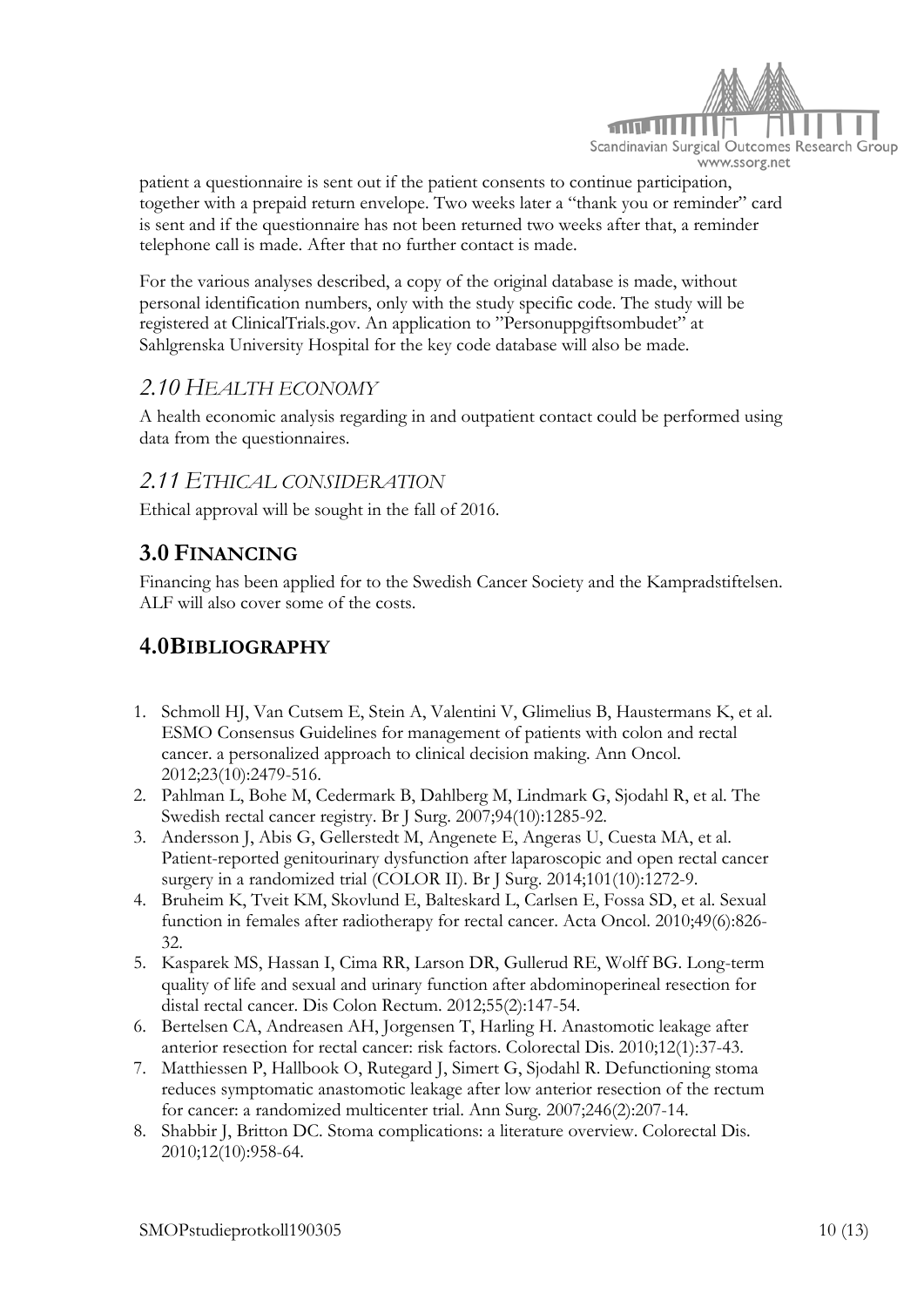<span id="page-10-5"></span><span id="page-10-3"></span><span id="page-10-2"></span><span id="page-10-0"></span>

- 9. Gessler B, Haglind E, Angenete E. Loop ileostomies in colorectal cancer patients- morbidity and risk factors for nonreversal. J Surg Res. 2012;178(2):708-14.
- 10. Gessler B, Haglind E, Angenete E. A temporary loop ileostomy affects renal function. Int J Colorectal Dis. 2014;29(9):1131-5.
- 11. Tsunoda A, Tsunoda Y, Narita K, Watanabe M, Nakao K, Kusano M. Quality of life after low anterior resection and temporary loop ileostomy. Dis Colon Rectum. 2008;51(2):218-22.
- <span id="page-10-1"></span>12. Pilgrim CH, McIntyre R, Bailey M. Prospective audit of parastomal hernia: prevalence and associated comorbidities. Dis Colon Rectum. 2010;53(1):71-6.
- 13. Sanson-Fisher R, Bailey LJ, Aranda S, D'Este C, Stojanovski E, Sharkey K, et al. Quality of life research: is there a difference in output between the major cancer types? Eur J Cancer Care (Engl). 2010;19(6):714-20.
- 14. Efficace F, Innominato PF, Bjarnason G, Coens C, Humblet Y, Tumolo S, et al. Validation of patient's self-reported social functioning as an independent prognostic factor for survival in metastatic colorectal cancer patients: results of an international study by the Chronotherapy Group of the European Organisation for Research and Treatment of Cancer. J Clin Oncol. 2008;26(12):2020-6.
- <span id="page-10-4"></span>15. Efficace F, Bottomley A, Coens C, Van Steen K, Conroy T, Schoffski P, et al. Does a patient's self-reported health-related quality of life predict survival beyond key biomedical data in advanced colorectal cancer? Eur J Cancer. 2006;42(1):42-9.
- 16. Sullivan M, Karlsson J, Ware JE, Jr. The Swedish SF-36 Health Survey--I. Evaluation of data quality, scaling assumptions, reliability and construct validity across general populations in Sweden. Soc Sci Med. 1995;41(10):1349-58.
- <span id="page-10-6"></span>17. Sullivan M, Karlsson J. The Swedish SF-36 Health Survey III. Evaluation of criterionbased validity: results from normative population. J Clin Epidemiol. 1998;51(11):1105- 13.
- <span id="page-10-7"></span>18. Euroqol. EQ-5D-3L translations 2011 [Available from: [http://www.euroqol.org/eq-](http://www.euroqol.org/eq-5d/eq-5d-products/eq-5d-3l-translations.html)[5d/eq-5d-products/eq-5d-3l-translations.html.](http://www.euroqol.org/eq-5d/eq-5d-products/eq-5d-3l-translations.html)
- 19. Burstrom K, Sun S, Gerdtham UG, Henriksson M, Johannesson M, Levin LA, et al. Swedish experience-based value sets for EQ-5D health states. Qual Life Res. 2014;23(2):431-42.
- <span id="page-10-8"></span>20. Brooks R, Charro F, Rabin R. The measurement and valuation of health status using EQ-5D: A European perspektive. Dordrecht: Kluwer Academic Publishers; 2003.
- 21. Wisloff T, Hagen G, Hamidi V, Movik E, Klemp M, Olsen JA. Estimating QALY gains in applied studies: a review of cost-utility analyses published in 2010. Pharmacoeconomics. 2014;32(4):367-75.
- <span id="page-10-9"></span>22. Aaronson NK, Ahmedzai S, Bergman B, Bullinger M, Cull A, Duez NJ, et al. The European Organization for Research and Treatment of Cancer QLQ-C30: A Qualityof-Life Instrument for Use in International Clinical Trials in Oncology. J Natl Cancer Inst. 1993;85(5):365-76.
- <span id="page-10-10"></span>23. Omerov P, Steineck G, Runeson B, Christensson A, Kreicbergs U, Pettersen R, et al. Preparatory Studies to a Population-Based Survey of Suicide-Bereaved Parents in Sweden. Crisis. 2012:1-11.
- 24. Steineck G, Helgesen F, Adolfsson J, Dickman PW, Johansson JE, Norlen BJ, et al. Quality of life after radical prostatectomy or watchful waiting. N Engl J Med. 2002;347(11):790-6.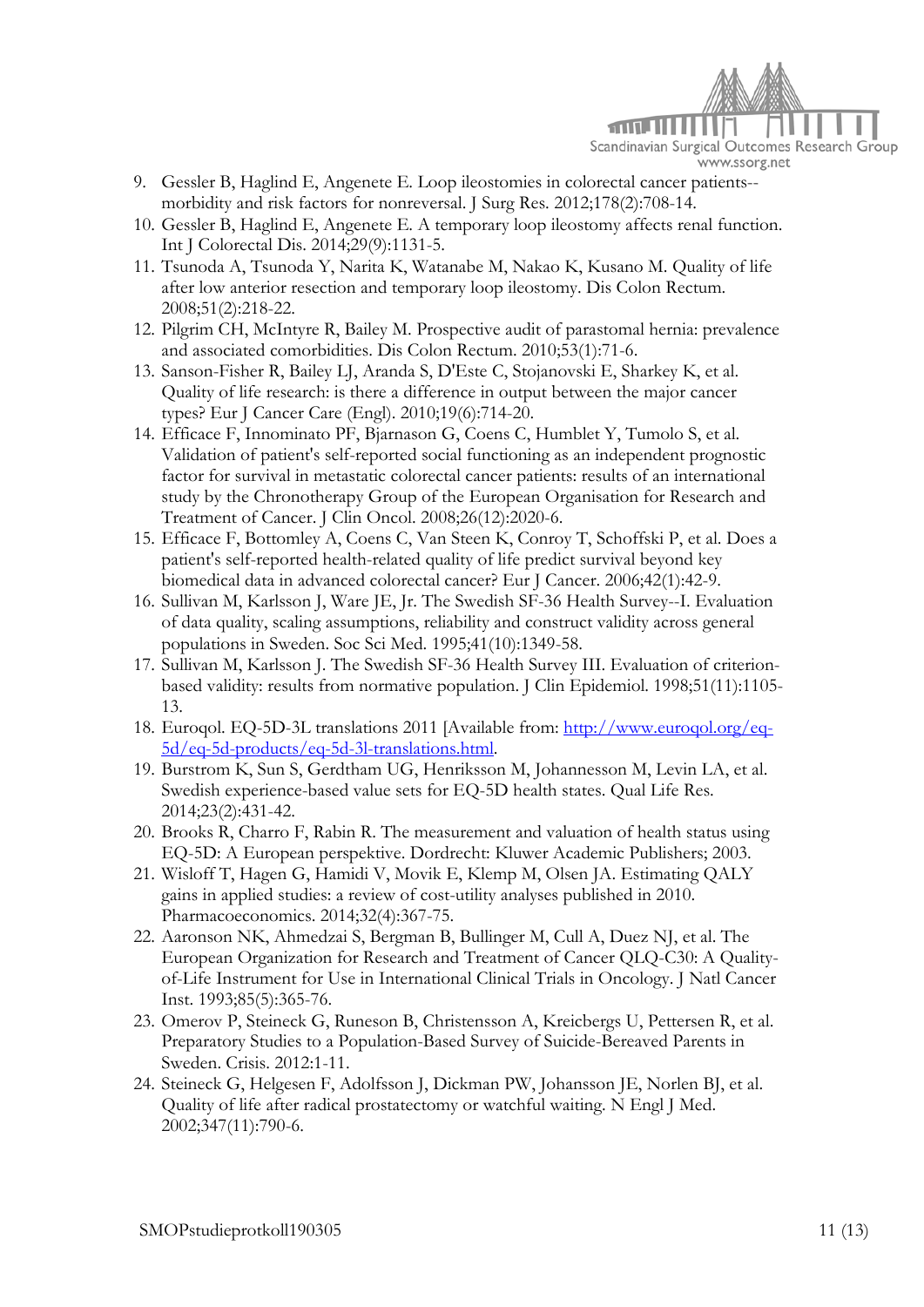

- 25. Steineck G, Bergmark K, Henningsohn L, al-Abany M, Dickman PW, Helgason A. Symptom documentation in cancer survivors as a basis for therapy modifications. Acta Oncol. 2002;41(3):244-52.
- <span id="page-11-0"></span>26. Mansson A, Henningsohn L, Steineck G, Mansson W. Neutral third party versus treating institution for evaluating quality of life after radical cystectomy. Eur Urol. 2004;46(2):195-9.
- <span id="page-11-1"></span>27. Hansen E, Fonager K, Freund KS, Lous J. The impact of non-responders on health and lifestyle outcomes in an intervention study. BMC research notes. 2014;7:632.
- 28. Abrahamsen R, Svendsen MV, Henneberger PK, Gundersen GF, Toren K, Kongerud J, et al. Non-response in a cross-sectional study of respiratory health in Norway. BMJ Open. 2016;6(1):e009912.
- 29. Cull WL, O'Connor KG, Sharp S, Tang SF. Response rates and response bias for 50 surveys of pediatricians. Health Serv Res. 2005;40(1):213-26.
- 30. Chretien, K. C., & Kind, T. (2013). Social media and clinical care ethical, professional, and social implications. Circulation, 127(13), 1413-1421.
- 31. Fox, S., & Duggan, M. (2013). Health online 2013. Health, 1-55.
- 32. Helgeson, V. S., & Cohen, S. (1996). Social support and adjustment to cancer: reconciling descriptive, correlational, and intervention research. Health Psychology, 15(2), 135.
- 33. Wicks, P., Massagli, M., Frost, J., Brownstein, C., Okun, S., Vaughan, T., ... & Heywood, J. (2010). Sharing health data for better outcomes on PatientsLikeMe. Journal of medical Internet research, 12(2), e19.
- 34. Canadian Cancer Society. "Life after Cancer" information broschure, available at: http://www.cancer.ca/~/media/cancer.ca/CW/publications/Life%20after%20cance r%20treatment/Life-%20After-Cancer-Treatment-EN-May%202016.pdf
- 35. Antonovsky, A. (1987). Unraveling the mystery of health: How people manage stress and stay well. Jossey-Bass.
- 36. Saltin B, Grimby G. Physiological analysis of middle-aged and old former athletes. Comparison with still active athletes of the same ages. Circulation. 1968;38(6):1104- 15.
- 37. Bernaards CM, Twisk JW, Snel J, Van Mechelen W, Kemper HC. Is calculating packyears retrospectively a valid method to estimate life-time tobacco smoking? A comparison between prospectively calculated pack-years and retrospectively calculated pack-years. Addiction. 2001;96(11):1653-61.
- 38. Bush K, Kivlahan DR, McDonell MB, Fihn SD, Bradley KA. The AUDIT alcohol consumption questions (AUDIT-C): an effective brief screening test for problem drinking. Ambulatory Care Quality Improvement Project (ACQUIP). Alcohol Use Disorders Identification Test. Arch Intern Med. 1998;158(16):1789-95.
- 39. Rubinsky AD, Sun H, Blough DK, Maynard C, Bryson CL, Harris AH, et al. AUDIT-C alcohol screening results and postoperative inpatient health care use. J Am Coll Surg. 2012;214(3):296-305 e1.
- 40. Bjordal K, Kaasa S. Psychometric validation of the EORTC Core Quality of Life Questionnaire, 30-item version and a diagnosis-specific module for head and neck cancer patients. Acta Oncol. 1992;31(3):311-21.
- <span id="page-11-2"></span>41. Michelson H, Bolund C, Nilsson B, Brandberg Y. Health-related quality of life measured by the EORTC QLQ-C30--reference values from a large sample of Swedish population. Acta Oncol. 2000;39(4):477-84.